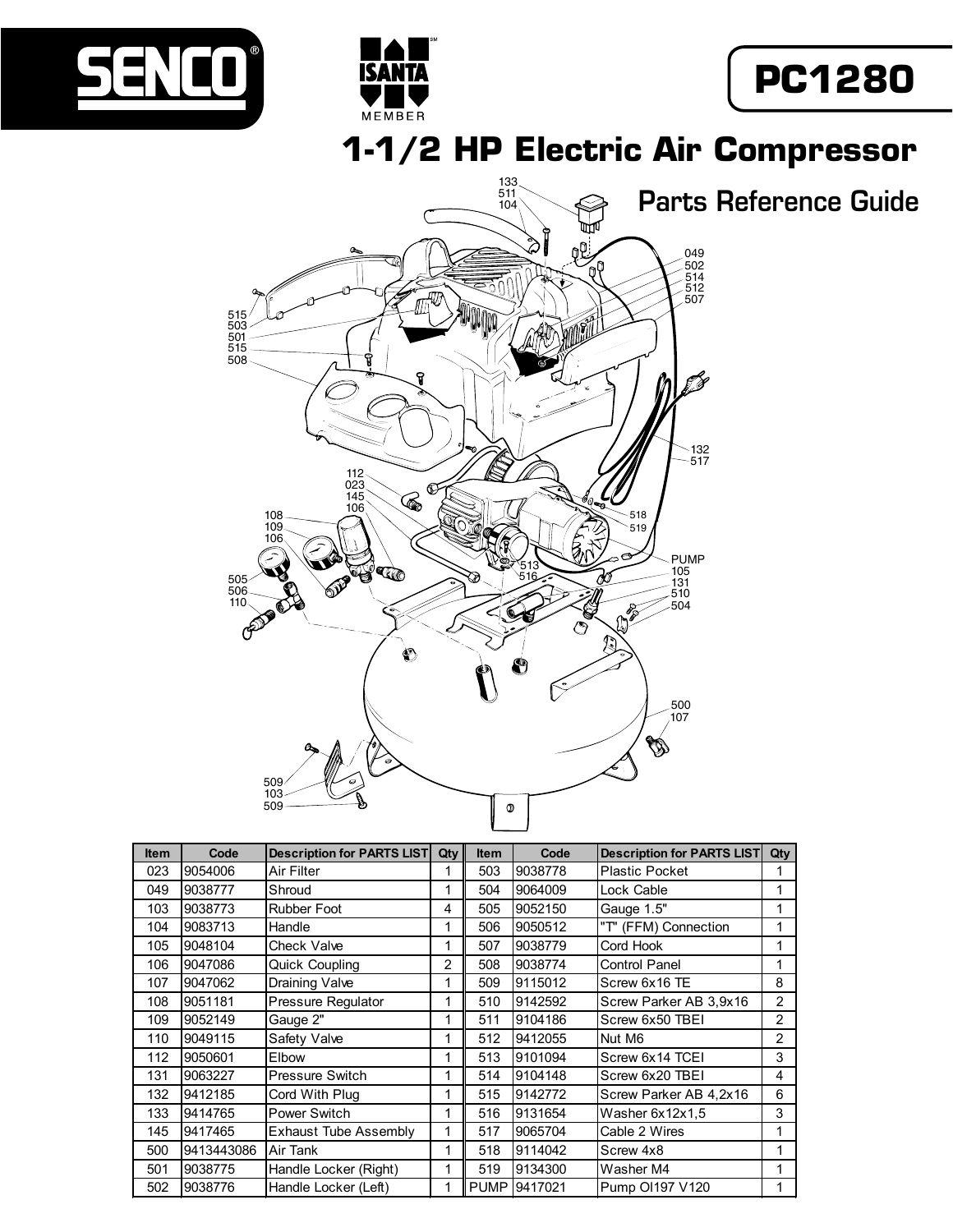



## **PC1280**

**Compresseur d'air électrique 1-1/2 CV**



| <b>Item</b> | Code       | <b>Description for PARTS LIST</b> | Qty | <b>Item</b> | Code         | <b>Description for PARTS LIST</b> | Qty |
|-------------|------------|-----------------------------------|-----|-------------|--------------|-----------------------------------|-----|
| 023         | 9054006    | Air Filter                        |     | 503         | 9038778      | <b>Plastic Pocket</b>             |     |
| 049         | 9038777    | Shroud                            | 1   | 504         | 9064009      | Lock Cable                        | 1   |
| 103         | 9038773    | <b>Rubber Foot</b>                | 4   | 505         | 9052150      | Gauge 1.5"                        | 1   |
| 104         | 9083713    | Handle                            | 1   | 506         | 9050512      | "T" (FFM) Connection              | 1   |
| 105         | 9048104    | Check Valve                       | 1   | 507         | 9038779      | Cord Hook                         | 1   |
| 106         | 9047086    | <b>Quick Coupling</b>             | 2   | 508         | 9038774      | <b>Control Panel</b>              | 1   |
| 107         | 9047062    | Draining Valve                    | 1   | 509         | 9115012      | Screw 6x16 TE                     | 8   |
| 108         | 9051181    | Pressure Regulator                | 1   | 510         | 9142592      | Screw Parker AB 3,9x16            | 2   |
| 109         | 9052149    | Gauge 2"                          | 1   | 511         | 9104186      | Screw 6x50 TBEI                   | 2   |
| 110         | 9049115    | Safety Valve                      | 1   | 512         | 9412055      | Nut M6                            | 2   |
| 112         | 9050601    | Elbow                             | 1   | 513         | 9101094      | Screw 6x14 TCEI                   | 3   |
| 131         | 9063227    | Pressure Switch                   | 1   | 514         | 9104148      | Screw 6x20 TBEI                   | 4   |
| 132         | 9412185    | Cord With Plug                    | 1   | 515         | 9142772      | Screw Parker AB 4,2x16            | 6   |
| 133         | 9414765    | Power Switch                      | 1   | 516         | 9131654      | Washer 6x12x1,5                   | 3   |
| 145         | 9417465    | Exhaust Tube Assembly             | 1   | 517         | 9065704      | Cable 2 Wires                     | 1   |
| 500         | 9413443086 | Air Tank                          |     | 518         | 9114042      | Screw 4x8                         |     |
| 501         | 9038775    | Handle Locker (Right)             | 1   | 519         | 9134300      | Washer M4                         |     |
| 502         | 9038776    | Handle Locker (Left)              |     |             | PUMP 9417021 | Pump OI197 V120                   |     |

Pièces Guide de référence